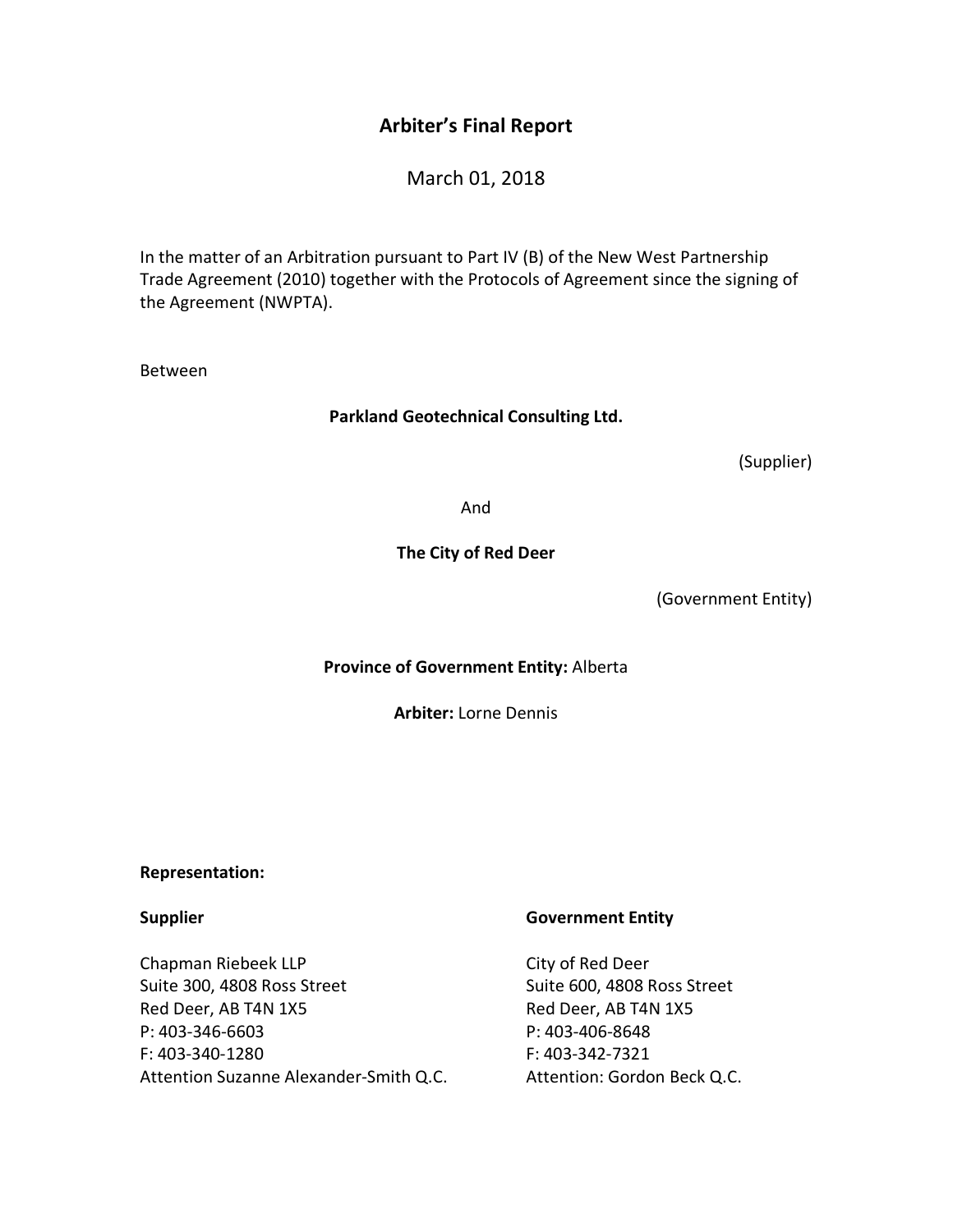### **Preamble**

- 1. This arbitration is pursuant to the bid protest mechanism under Part IV (B) of NWPTA, (the Agreement). Specifically, Article 35, Part IV(B) of the Agreement, which addresses resolution of disputes for procurements covered under Article  $14(1)$ .
	- 1.1. NWPTA 14.1 States: *Parties will provide open and non-discriminatory access to procurements of the following government entities…*
	- 1.2. Thereafter, part (c) identifies: *regional, local, district or other forms of municipal government, school boards, publicly-funded academic, health and social service entities, as well as any corporation or entity owned or controlled by one or more of the preceding entities where the procurement value is:* 
		- 1.2.1. *\$75,000 or greater, for services,* (identified in part ii)
- 2. Parkland Geotechnical Consulting Ltd. (PGC) asserts that the City of Red Deer (CRD) through their management of a request for Pre-Qualification – RFPQ (Reference number AB-2017-03693) violated the Agreement by:
	- 2.1. Restricting the trade of non-parties
	- 2.2. Restricting the size of and ability to qualify for inclusion in a multi-use list, ostensibly used to both award CRD contracts to Consultants, and as an approved-source list for Consultants contributing to (third party) Developer submissions
	- 2.3. Failing to adequately identify evaluation and weighting criteria for the RFPQ
	- 2.4. Failing to provide appropriate de-briefing
- 3. As a matter of procedure: CRD states that PGC did not comply with the bid protest process – specifically that PGC delivered a written request for consultations after the time identified for delivery had expired
- 4. CRD further states that:
	- 4.1. Trade was not restricted in any way or at any level
	- 4.2. The NWPTA bid protest mechanism is an inappropriate tool for addressing CRD protocols regarding third-parties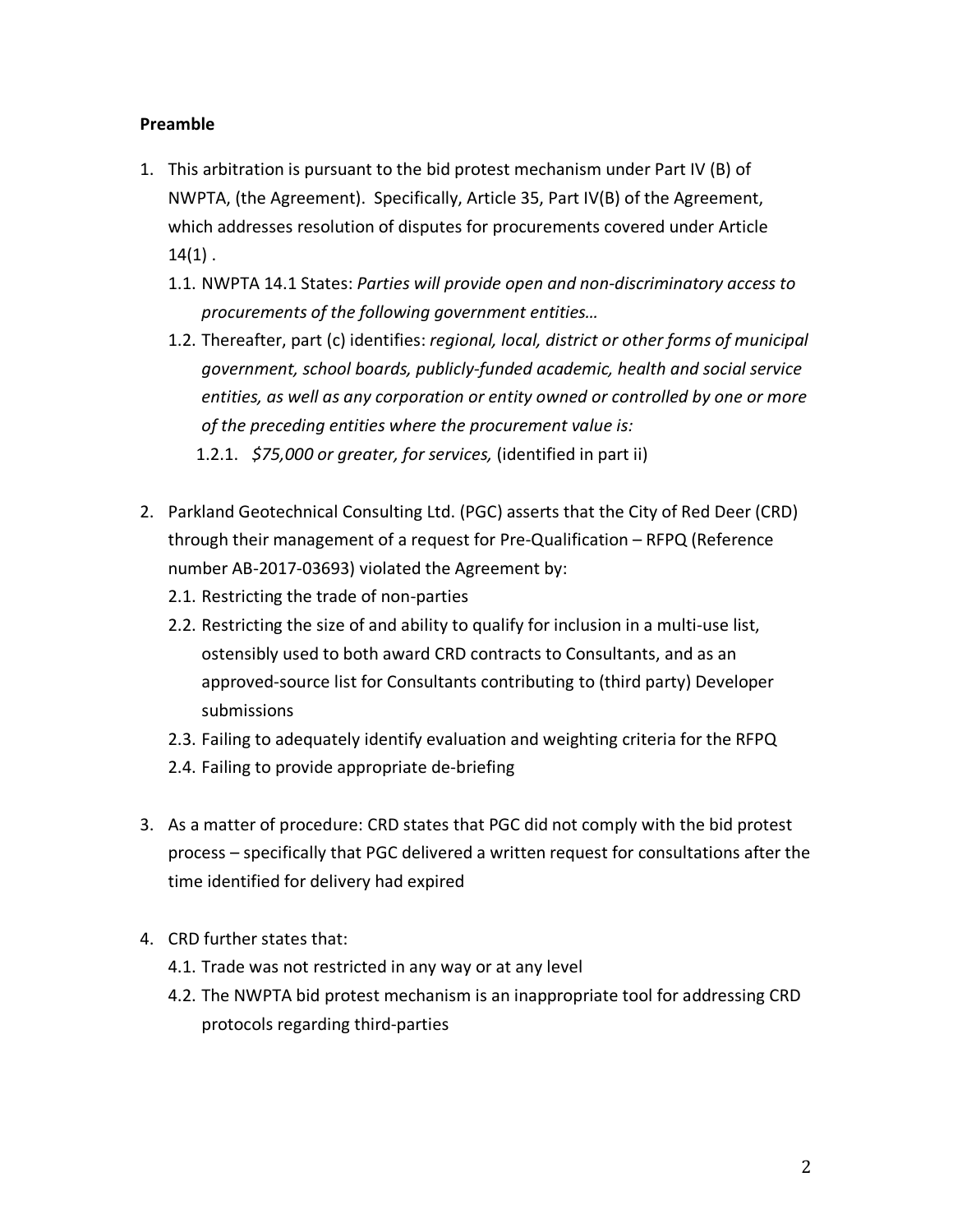- 4.3. CRD's protocols with regard to third-party use of only CRD-approved Consultants is acceptable as a *legitimate objective* under the Agreement: The objective identified by CRD is *public safety*
- 4.4. CRD has, subsequent to the RFPQ, agreed to allow access to the multi-use list, beginning in the first half of 2018
- 4.5. CRD's evaluation and weighting criteria were correctly and fully identified in the RFPQ
- 4.6. CRD was not obligated under NWPTA to provide de-briefing to PGC

### **Issues**

- 5. Issues arising are:
	- 5.1. Did PGC meet the time requirements for entry into the NWPTA Bid Protest mechanism
	- 5.2. Does the NWPTA Bid Protest mechanism have jurisdiction and authority to address third-party issues
	- 5.3. Did CRD conduct the identified RFPQ in compliance with the NWPTA?
		- 5.3.1. Was the development, posting, evaluation, award, and de-brief of this RFPQ aligned with the Agreement

## **Procedural Determinations**

- 6. With respect to 5.1 above, the critical question is when PGC knew or should reasonably have known of CRD's alleged inconsistency with NWPTA.
	- 6.1. CRD stated in the instructions and rules of the RFPQ, (Section 11: Cancellation) that it *may cancel or amend the process without liability at any time*.
	- 6.2. CRD stated in the instructions and rules (Section 5: Evaluation and Selection): *The successful respondents will be advised in writing by the City's Purchasing Section.*
	- 6.3. CRD used their discretion to change the outcome of the RFPQ by increasing the number of qualified respondents in the ESA Investigations area to eight from their stated target of five.
	- 6.4. As CRD allowed themselves wide discretionary authority within the RFPQ process and used that authority once to make a substantive change, clearly they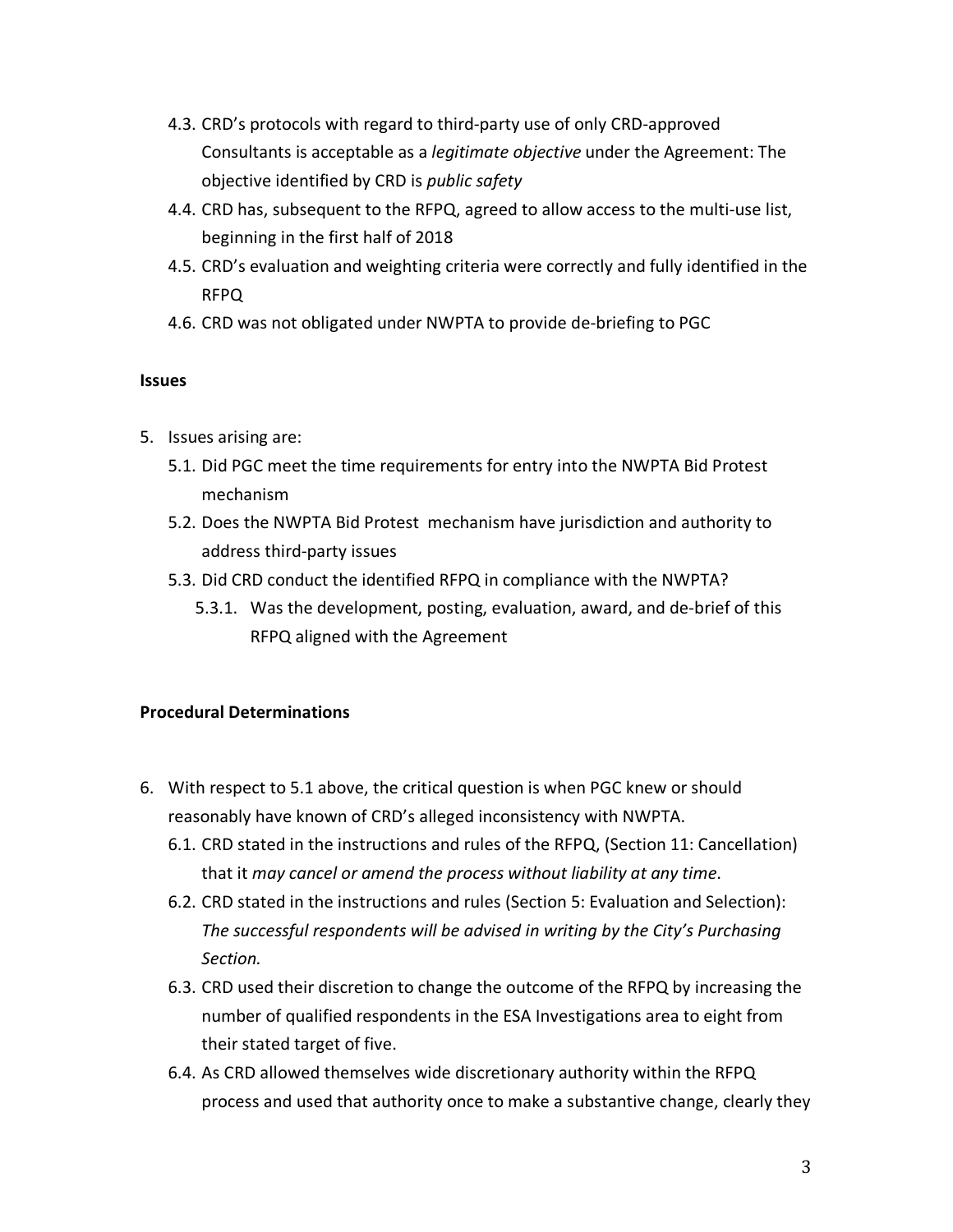could do so again at any time. Thus, PGC could not know the final outcome of the RFPQ process until they were informed of the outcome by CRD – either in writing by their Purchasing Section or through some other credible, official method (e.g. posted results on APC)

- 6.5. The list of successful Contractors was posted on APC at 3:09 PM on November 29, 2017.
- 6.6. PGC's request for a de-briefing immediately subsequent to the posting of successful Consultants on APC, is a reasonable expectation - and based on Ima Udoh's November 30 email to Monica Gaudet, was a relatively normal practice for CRD. The inherent fluidity of CRD's process offered PGC the hope of influencing change through a de-briefing. CRD's refusal to grant this de-brief was the signal to PGC that the process was truly over and the outcome was truly fixed. Thus, it is only upon refusal of the de-briefing that PGC could know or reasonably have known the protested RFPQ process was finalized, no longer subject to change, and incorporated the alleged NWPTA inconsistencies.
- 6.7. PGC has met the time requirements for filing a protest under NWPTA Part IV (B)
- 7. With respect to 5.2, above, NWPTA does not anticipate that the bid-protest mechanism will address third-party relationships arising from a procurement process, or alternately from dispute of a procurement process. The NWPTA mechanism is designed to determine the outcome of disputes between two parties: A supplier/vendor and a Government entity
	- 7.1. An RFPQ is a tool designed to reduce the number and refine the quality of proponents/vendors involved in a procurement process. The expected outcome of this process is a contract (or contracts) for services
	- 7.2. In the case of the protested RFPQ, the tool was used firstly for pre-qualifying vendors (i.e. Consultants) to be used by CRD for their own purposes (Environmental Site Assessment, Remediation, Risk Management, Co-existence Plans, and Third-Party Review)
		- 7.2.1. In this case the descriptor "Third-Party" relates to Consultant reviews of other Consultants work-product, while under contract to CRD. Thus, the NWPTA has direct application. CRD confirmed in their February 20 response to my request for additional information, that this work will be awarded by contract to vendors who have pre-qualified through the RFPQ process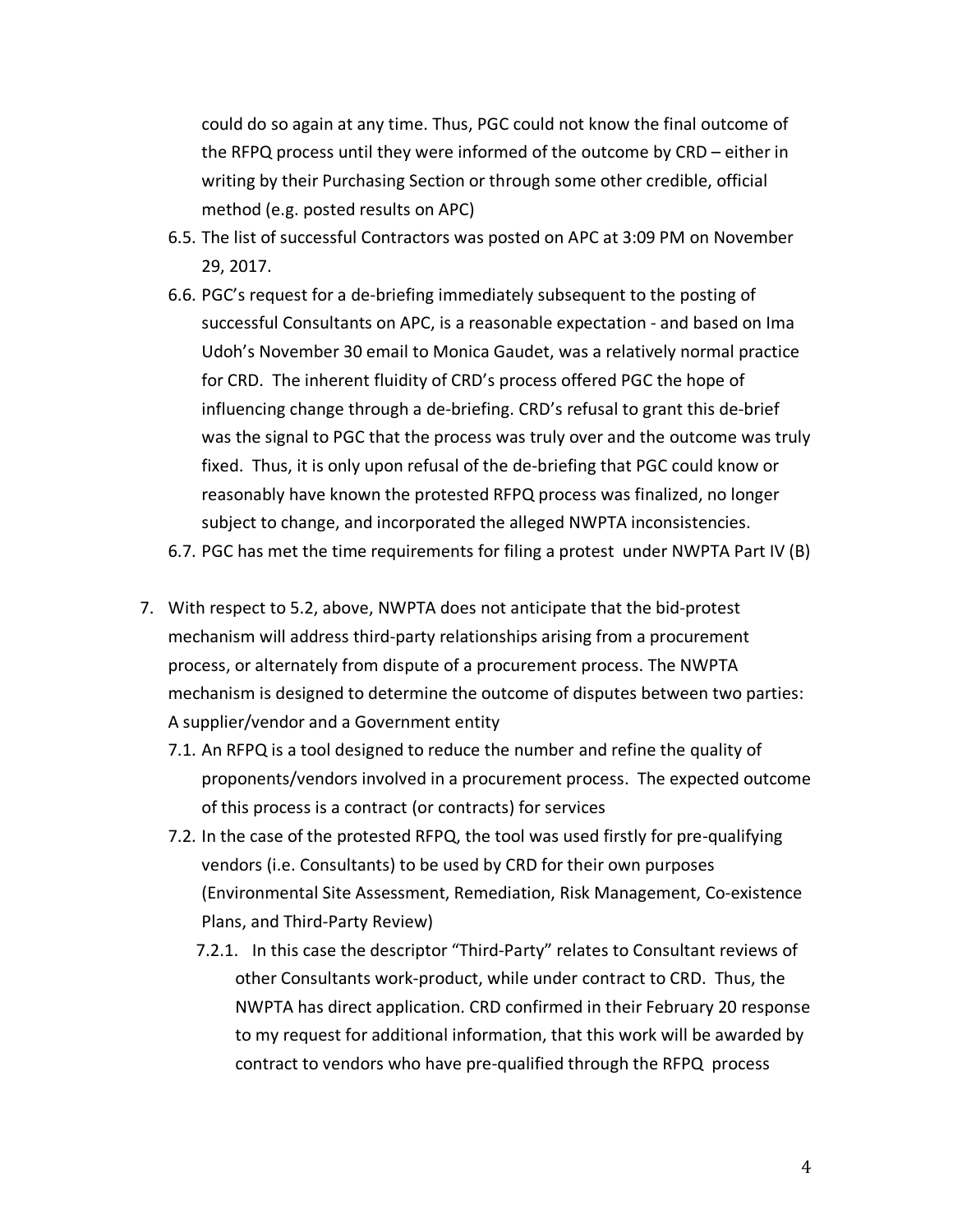- 7.3. The RFPQ was also used for an alternative Third-party application: To act as a mandatory source list for Environmental Consultants used by Developers when submitting applications to CRD
- 7.4. CRD, in their February 05, 2018 written reply, suggests that in the mandatory use of the RFPQ for Developers, NWPTA rules do not apply: If PGC wishes to pursue a challenge in this area, they should: *… choose a different forum than a NWPTA bid protest.*
- 7.5. However, CRD stated in their posting on APC, in the text of the RFPQ Instructions and Rules, and in their submissions to the Arbiter that they desire and intend the RFPQ to be compliant with NWPTA –this necessarily must include their responsibilities under the bid protest mechanism
- 7.6. Contracting parties always identify the legal jurisdiction which will apply in case of a dispute. CRD has identified through their posting and their RFPQ documentation that they intend and expect any disputes regarding this RFPQ to be determined by the applicable Trade Agreements – in this specific case, the NWPTA
- 7.7. Thus, within the scope of the bid protest mechanism, the Third-party mandatory source-list will be addressed

## **Summary of Submissions and Evidence relating to the RFPQ process**

- 8. Request for appointment of an Arbiter under Part IV (B) of NWPTA was submitted to the NWPTA Administrator by PGC's legal counsel on January 19, 2018. The response from CRD was submitted to the NWPTA Administrator on February 05, 2018. PGC presented the Administrator with a reply to CRD's submission on February 12, 2018. Both parties provided additional materials on February 20, 2018, regarding contract awards, third-party communications, and expected outcomes of the protested RFPQ process.
- 9. The following facts were evident in the text of the RFPQ:
	- 9.1. CRD issued an RFPQ for specific Consulting Services on June 2, 2017, posting it that same day on the Alberta Purchasing Connection website (APC)
	- 9.2. A total of five Consultants were to be chosen in each of the five categories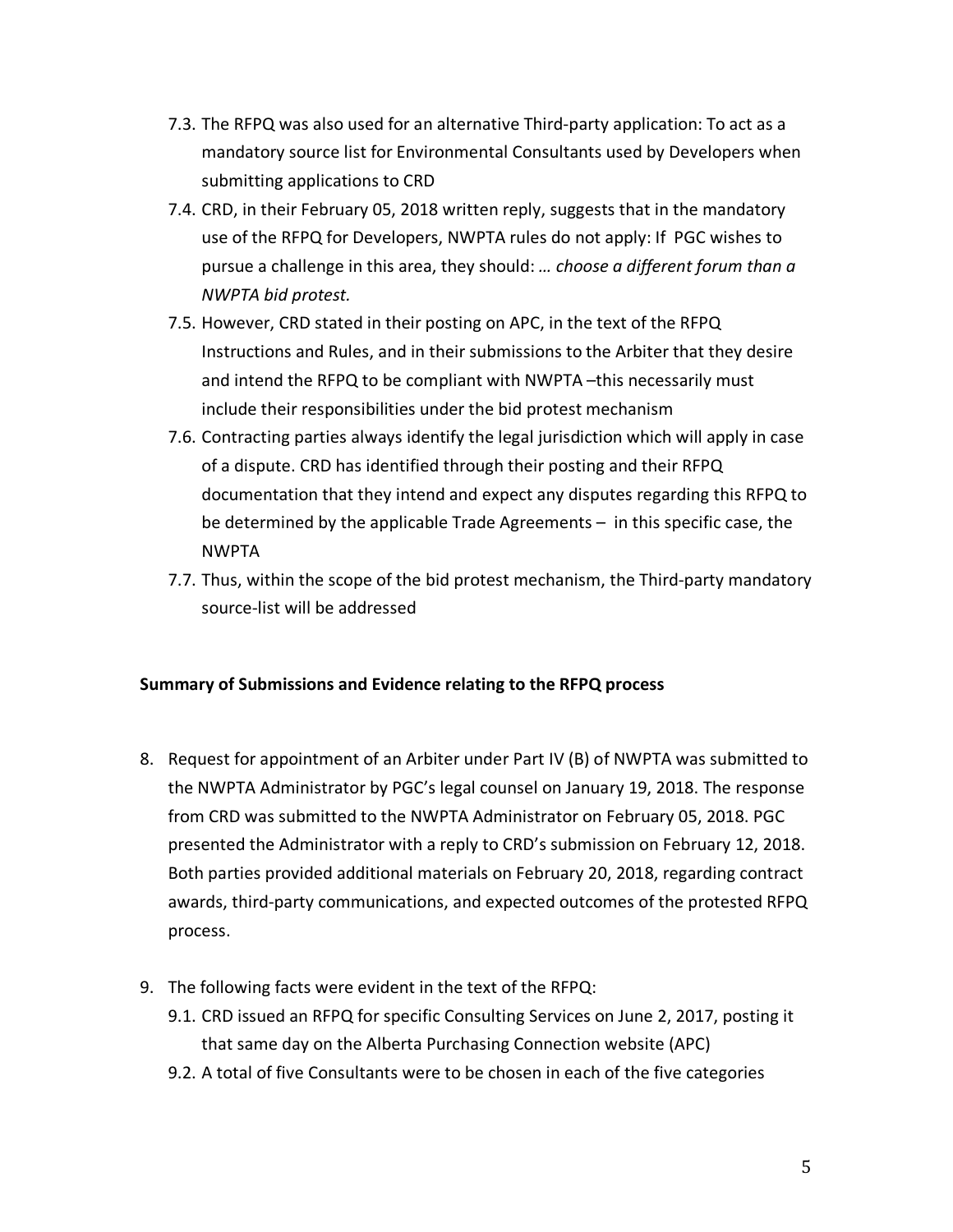- 9.3. The listing of pre-qualified Consultants was to be in effect for five years. No ability to add additional Consultants to the list was identified - however CRD could remove a Consultant if they were not satisfied with that Consultant's services
- 9.4. Five evaluation categories were identified, and weightings provided for each category
- 9.5. The RFPQ was not only designed to provide a list of qualified Consultants from which to award CRD contracts (through an appropriate competitive process): A secondary purpose was identified. Only Consultants who were pre-qualified through this process could be used in Development applications received by CRD

## Parkland Geotechnical Consulting Ltd. (PGC)

- 10. PGC submitted the following relevant facts:
	- 10.1. PGC offered the requested five-stage response to the RFPQ on June 27, 2017
	- 10.2. PGC's responses were evaluated, thus CRD must have deemed them compliant
	- 10.3. PGC was unsuccessful in qualifying in any of the five identified categories
	- 10.4. PGC requested a breakdown of their RFPQ evaluation scores from CRD on December 4, 2017, and was provided verbally with some information – however the level of detail was not sufficient to satisfy PGC
	- 10.5. Legal counsel for PGC requested RFPQ scoring information and policy documents from CRD on January 04, 2018. That information was provided on January 05, 2018. The documents proffered were not at the level of detail desired. Requests for additional detail were refused by CRD, as in their opinion release of the requested information *would risk the integrity of the bidding process*

## 11. PGC has requested:

- 11.1. A recoupment award to be determined by the Arbiter
- 11.2. Reimbursement of legal costs expended by PGC for advancing the bid protest, estimated at \$21,000
- 11.3. A declaration that CRD's process in the protested RFPQ violates NWPTA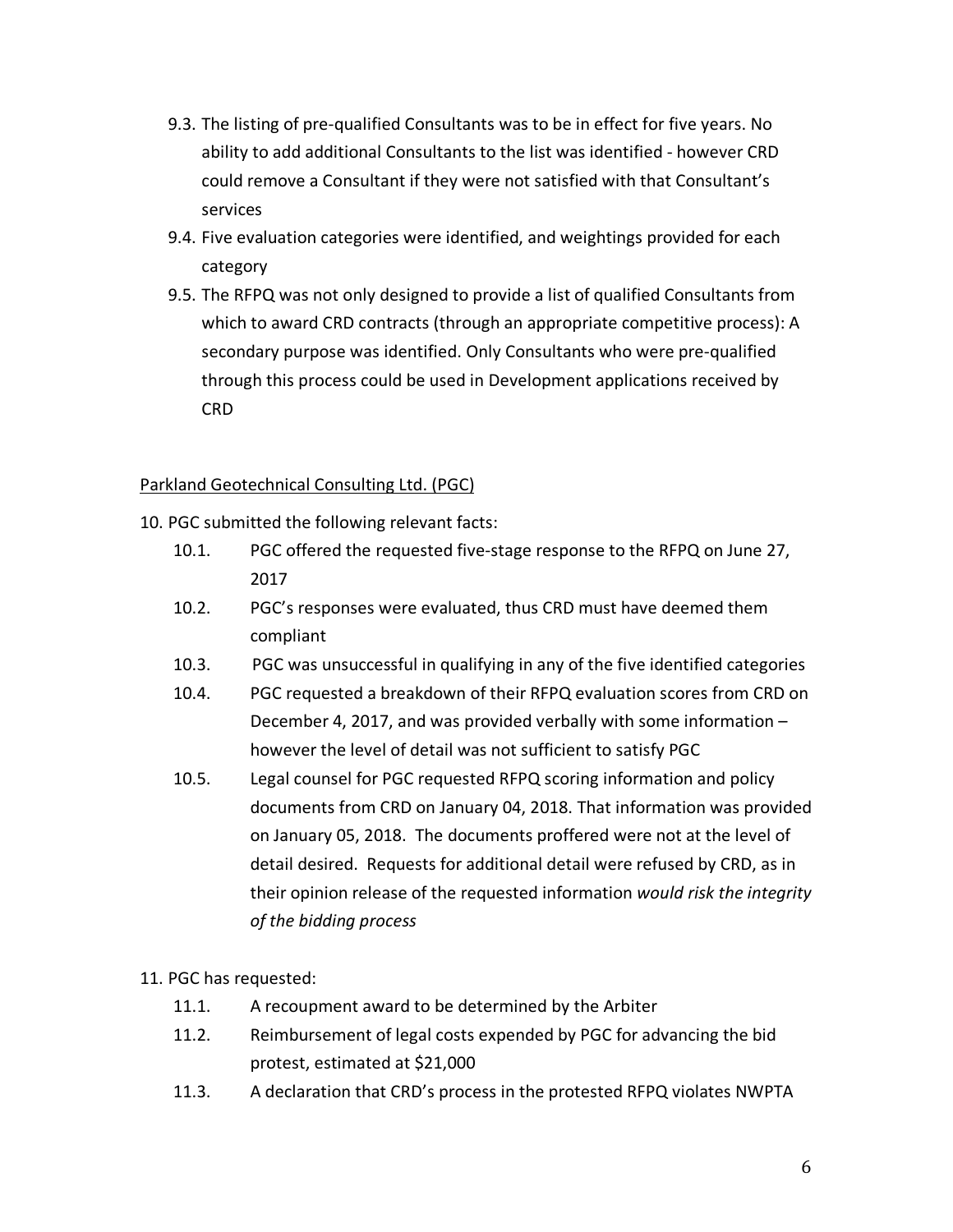- 11.4. A recommendation that CRD not use the lists arising from the RFPQ until it offers ongoing access to qualify for those lists
- 11.5. A recommendation that CRD removes quotas from the lists
- 11.6. A recommendation that CRD, without delay, advises of a process for as yet non-qualified Consultants to access qualification and thus, the lists
- 11.7. A recommendation that CRD remove from Developer applications, the requirement to use only pre-qualified Consultants
- 11.8. A recommendation that CRD provide *meaningful information* on the methods of weighting and criteria
- 11.9. A recommendation that CRD provide *reasonably detailed feedback* to respondents, including scoring per category

## The City of Red Deer (CRD)

- 12. CRD has provided the following information:
	- 12.1. CRD determined during the course of the RFPQ process that the lists of pre-qualified Consultants would be expanded beyond five, if warranted, and indeed did expand a list beyond that initial target
- 13. CRD claims costs and such further remedies as the Arbiter may deem just

## **Findings**

## **Was CRD's RFPQ process compliant with NWPTA?**

14. I find that the RFPQ and CRD's management thereof was not compliant with NWPTA

## **Analysis and Reasons**

# **a) Did CRD meet its obligations under NWPTA with regard to posting, measurable evaluation criteria, disclosure, and debriefing?**

15. The Guidelines to Procurement Obligations of Domestic and International Trade Agreements are found at: http://www.newwestpartnershiptrade.ca/pdf/13-08- 21 Procurement Guidelines final%20for%20distibution.pdf . These guidelines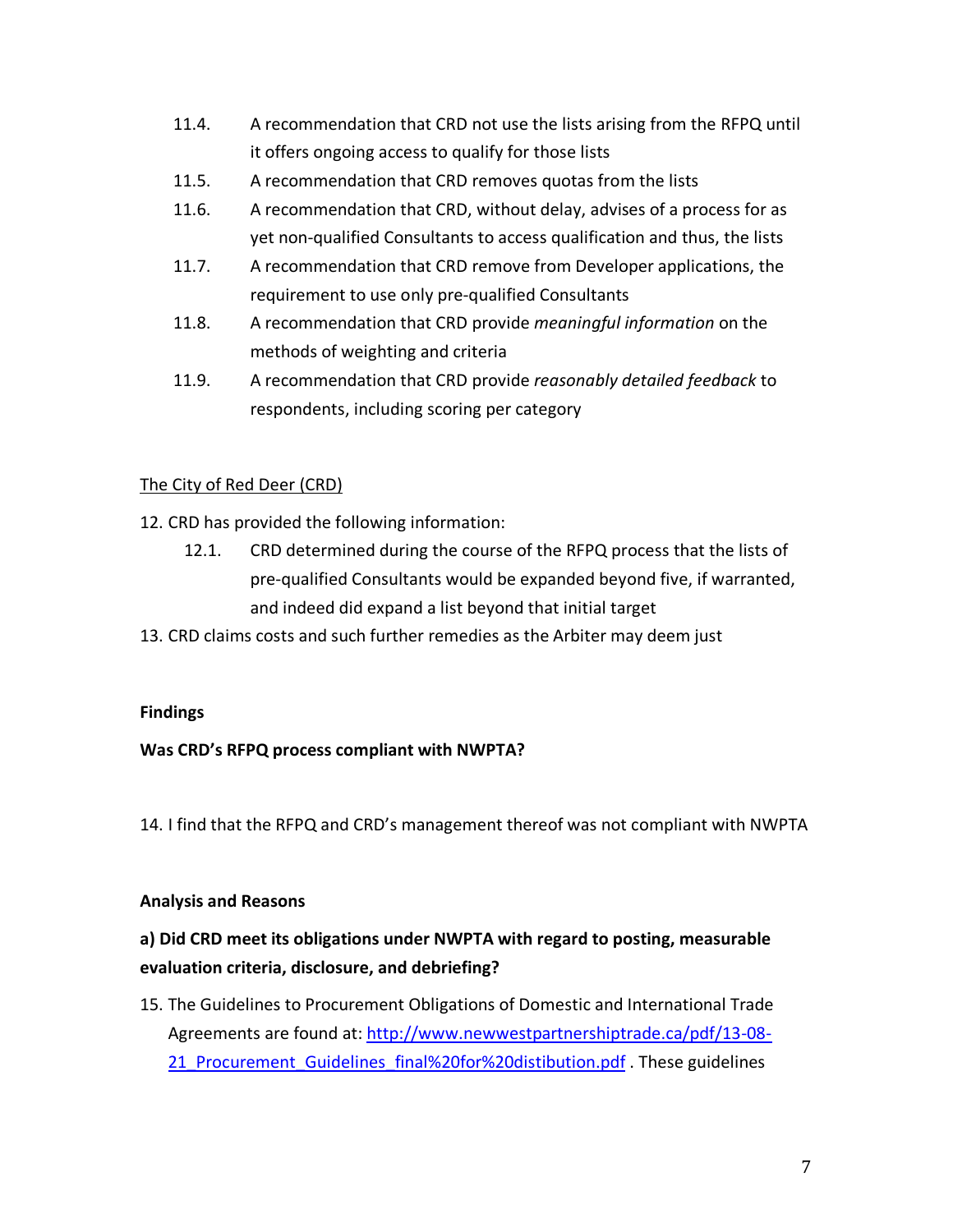contain a blend of Best Practices and requirements for government entities covered by a variety of Trade Agreements - including the NWPTA

- 15.1. For procurement postings (including RFPQ), government entities must provide suppliers with a reasonable period of time to submit a tender
	- 15.1.1. NWPTA does not identify a specific posting-time requirement
	- 15.1.2. CRD had the RFPQ posted on APC for 25 days
	- 15.1.3. CRD has met the obligation for allowing suppliers a reasonable time to submit responses to the RFPQ
- 15.2. NWPTA requires that: *…procuring entities identify measurable criteria that will be used in the evaluation of bids (including the weighting of each criteria)*

http://www.newwestpartnershiptrade.ca/faq\_vendor\_contractor.asp

- 15.2.1. CRD, on page 11 of the RFPQ included a table showing the criteria and category of evaluation, along with the relative weighting of each category
- 15.2.2. CRD has met the obligation for measurable evaluation criteria
- 15.3. Provision of detailed evaluation data and scoring to vendors is not a Best Practice, and is not specifically addressed in the NWPTA. CRD is under no obligation to provide such data, and has no compliance issues in this regard
- 15.4. Debriefing of Vendors for the purpose of enhancing their ability to submit successful future responses and proposals is a Best Practice, is recommended by procurement and contracting associations (SCMA, APICS, NCMA), and required (above threshold) by the Canada/EU Trade Agreement (CETA). However, vendor debriefing is not required by the NWPTA. Under the NWPTA, participation in vendor de-briefs occurs at the absolute discretion of procuring government entities. CRD has no obligation under the Agreement to provide a detailed debriefing, and has no compliance issues in this regard

# **b) Did CRD and their RFPQ meet the primary NWPTA obligations of** *Non-Discrimination, and No Obstacles***?**

16. The RFPQ did not contain in its text or its implementation by CRD any elements which would offer preferential treatment to any entity or group. The obligation of Non-Discrimination was met.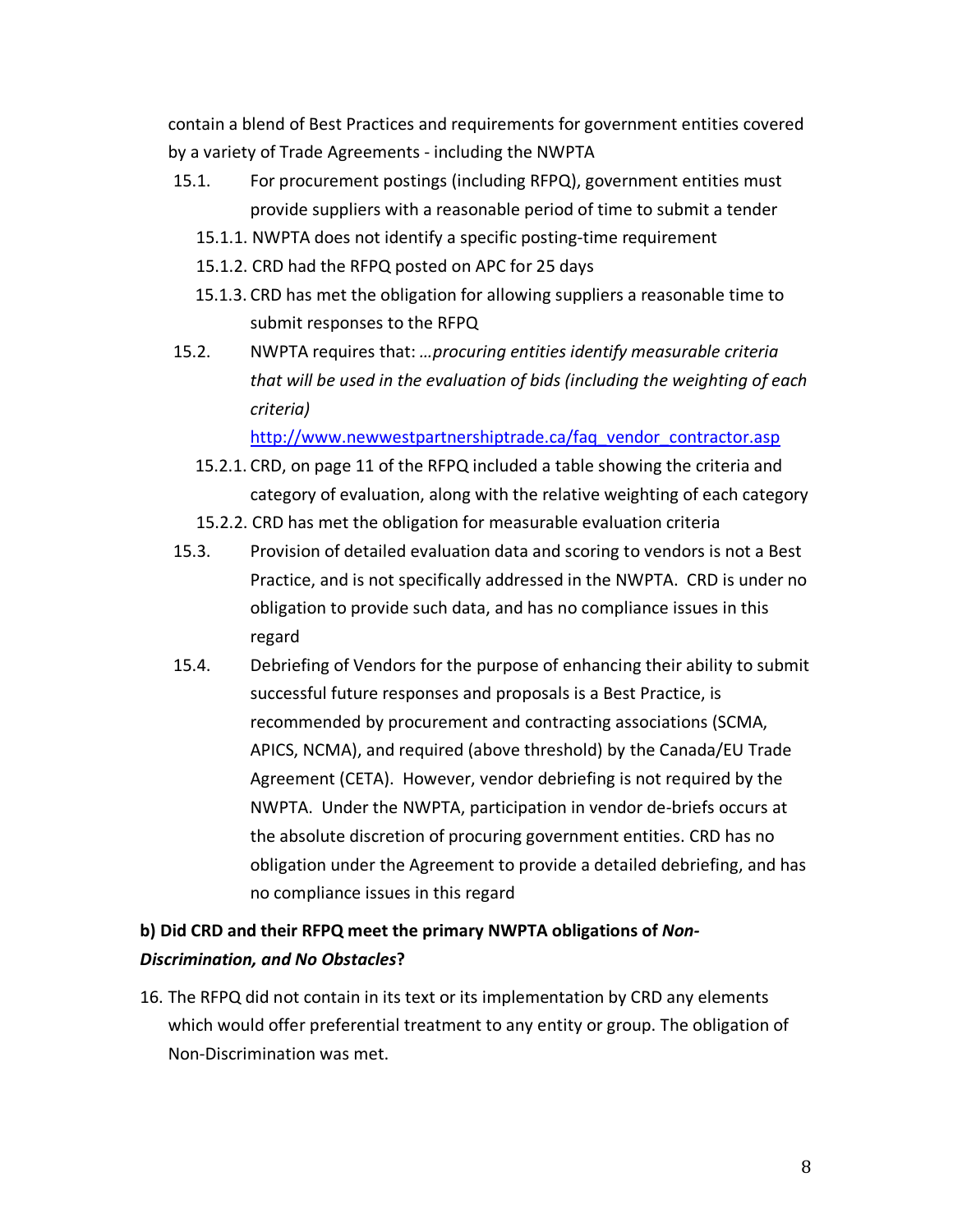- 17. The RFPQ did establish boundaries, timetables, and exclusions, that restricted access to qualified Consultants. The obligation of No Obstacles was not met in the text of the RFPQ
	- 17.1. Restricting the pre-qualified Consultants to only five in each category unreasonably reduced the pool of acceptable respondents
	- 17.2. Restricting access to the pre-qualification process to once every five years unreasonably reduced the pool of acceptable respondents and incorporated the additional negative effects of exclusivity: Only the top ranked Consultants during the initial RFPQ evaluation were listed. Should alternative, fully qualified Consultants become available at some future date - yet within the five year exclusion window - they would not be able to obtain access to the work
	- 17.3. NWPTA requires a minimum re-posting for pre-qualifications of one-peryear, allowing access to new, qualified vendors. http://www.newwestpartnershiptrade.ca/faq\_government\_public\_entity .asp
- 18. CRD decided during the evaluation process to expand the list of qualified Consultants, should bid-scoring warrant such an expansion. In one of the five categories, eight Consultants were, indeed, pre-qualified
	- 18.1. This process modification rectifies the non-compliance identified above in section 17.1
	- 18.2. Mitigation of the non-compliance identified in section 17.1 is deemed to be complete. This process modification occurred prior to PGC's filing of the Bid Protest, thus, the initial non-compliant position of CRD will not be considered in the findings of this Bid Protest and no censure for that initial position will be attributed
- 19. CRD have stated that they will be conducting further pre-qualifications *in the first half of 2018*, in order to comply with Trade Agreement obligations
	- 19.1. CRD confirmed their *intention to procure additions to the ESA Consultant lists on a number of occasions*
	- 19.2. Although no contracts have yet been awarded, CRD will ensure that *all contracts awarded to pre-qualified Consultants for 'peer review' of ESA*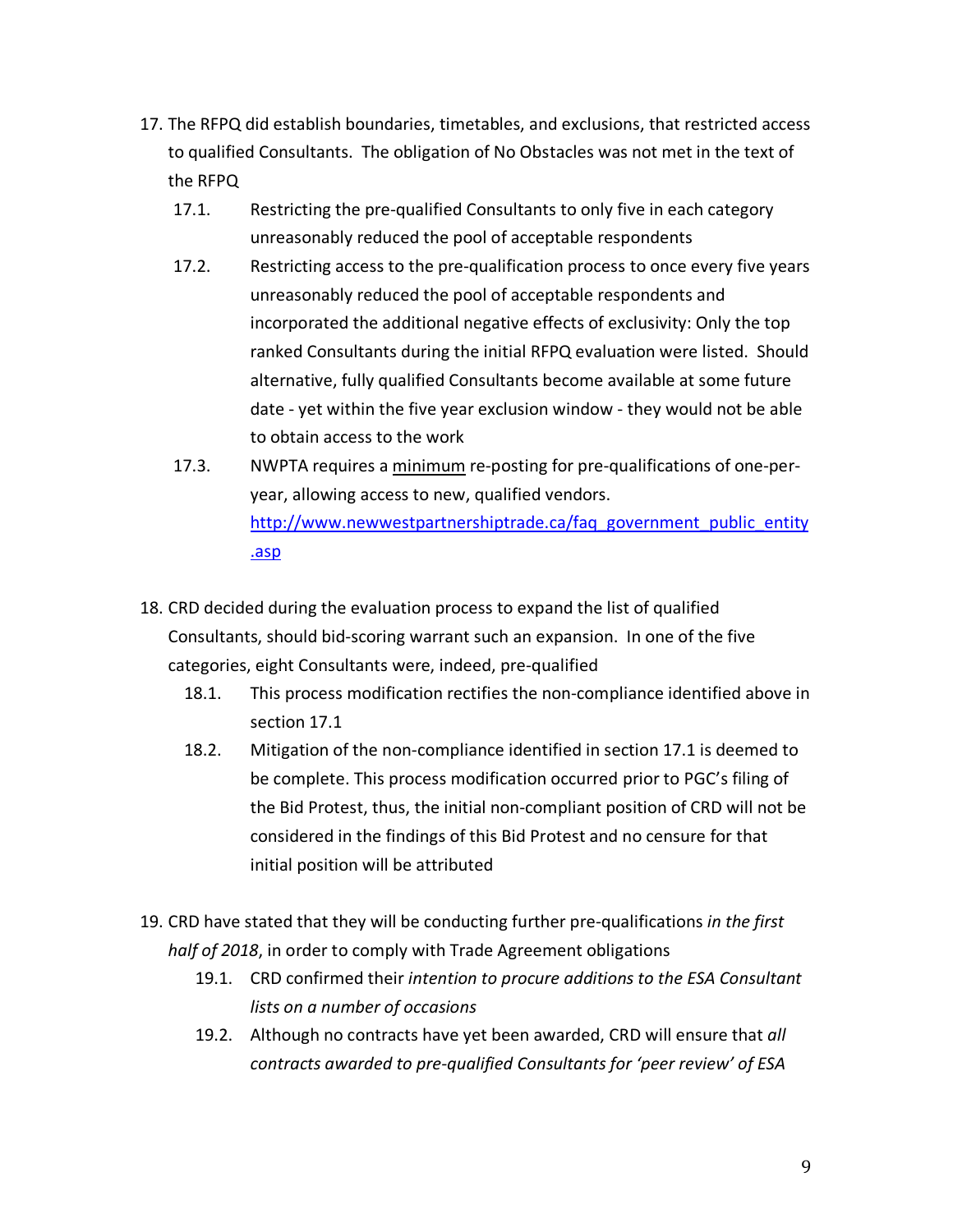# *reports will be trade-agreement compliant.* (i.e. awarded through a competitive process)

The process modifications outlined by CRD - when engaged - will eliminate the 'obstacle' noted above in section 17.2. However, due to the timing of implementation, the proposed changes do not affect the facts or findings within this Bid Protest. Until the pre-qualified list is re-posted and re-opened, the obstacle continues and CRD's RFPQ process remains non-compliant with NWPTA

# **c) Is the mandatory use of pre-qualified Consultants by third-party Developers a restriction on, or impairment of Trade, as outlined in NWPTA?**

- 20. CRD's use of the RFPQ for this purpose is unusual and is not anticipated within the Bid Protest Mechanism.
	- 20.1. The Mechanism is designed to: *…resolve complaints that specific procurements by government entities were not conducted in compliance with the Agreement (i.e., in an open, transparent and non-discriminatory manner)*
	- 20.2. CRD's actions relating to third-parties are addressed in the Agreement, but are more appropriately examined under Article 5: Standards and Regulations.
		- 20.2.1. Pre-qualifying Consultants is setting a 'standard', mandating the use of only those Consultants who meet the standard – no matter what it may be called – is a form of license or regulation
		- 20.2.2. NWPTA states that: *… Parties shall, where appropriate and to the extent practicable, specify standards and regulations in terms of results, performance or competence*
	- 20.3. CRD has not only the right, but the duty to set standards and regulations appropriate for use and function within the scope of their Land Use Bylaws
	- 20.4. CRD fully disclosed this intended use of the RFPQ
- 21. Although the RFPQ process does contain some objective standards of competence, (e.g. *…must have at least one Project Team member that holds a valid professional designation*), the process also includes substantive subjective evaluation, (e.g. Valueadd, References, Process methodology). The NWPTA goal of competence and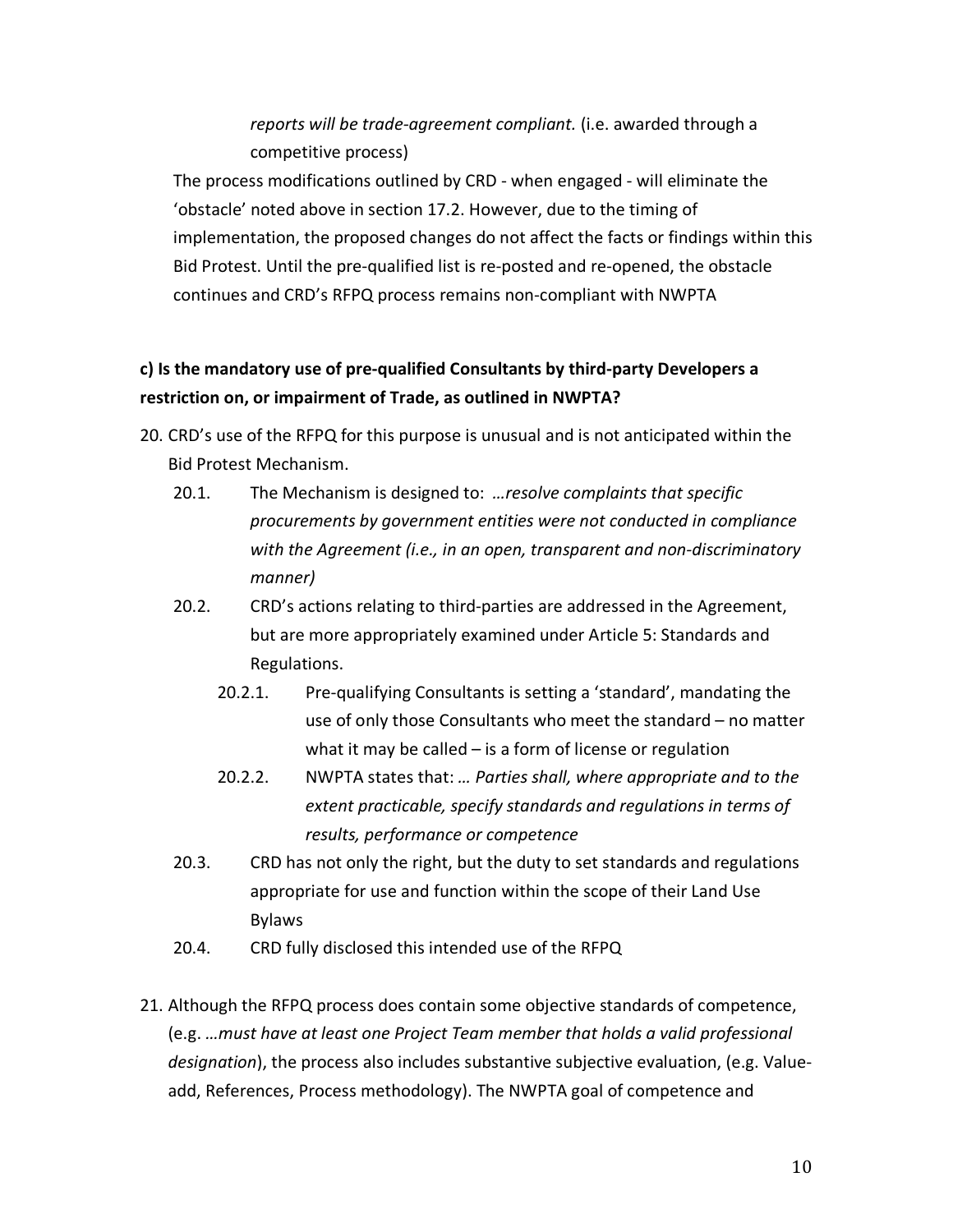performance based standards is better accomplished through the use of other selection tools

22. Developers and Consultants will not be able to effectively complain or to challenge the third-party process as the bid dispute mechanism does not contain the necessary instruments of discovery or provide appropriate remedies

As noted in paragraph 21, the Bid Protest mechanism does not contain the correct toolset for discovery, or remedies for relief, relating to Article 5 of the Agreement. Thus, determination of potential Trade impairment in this context is not possible.

Nevertheless, use of a procurement-based evaluation to set a competence standard, then enforcing that standard via mandate/regulation, is an incorrect and inappropriate use of the RFPQ process.

### **Award**

## Cost Award

- 23. NWPTA states in Article 39(1) that *a cost award shall in principle be issued against the unsuccessful disputant.* The award parameters are: *…to reimburse a disputant for the demonstrable and reasonable costs incurred relating to the bid protest in respect of (a) the fees and expenses of the arbiter; (b) services provided by the administrator; and (c) the costs for legal representation.*
	- 23.1. The unsuccessful disputant in this Bid Protest is CRD
- 24. Respecting the cost of this Bid Protest,
	- 24.1. The Schedule 5 fees and expenses of the Arbiter are: \$ 3,950.00
	- 24.2. The fees and expenses of the Administrator are: \$ 2837.29
	- 24.3. The costs of PGC for legal representation are estimated to be: \$21,000.00
		- 24.3.1. As PGC's legal costs are estimated, corroboration to the administrator via invoice will be required for full reimbursement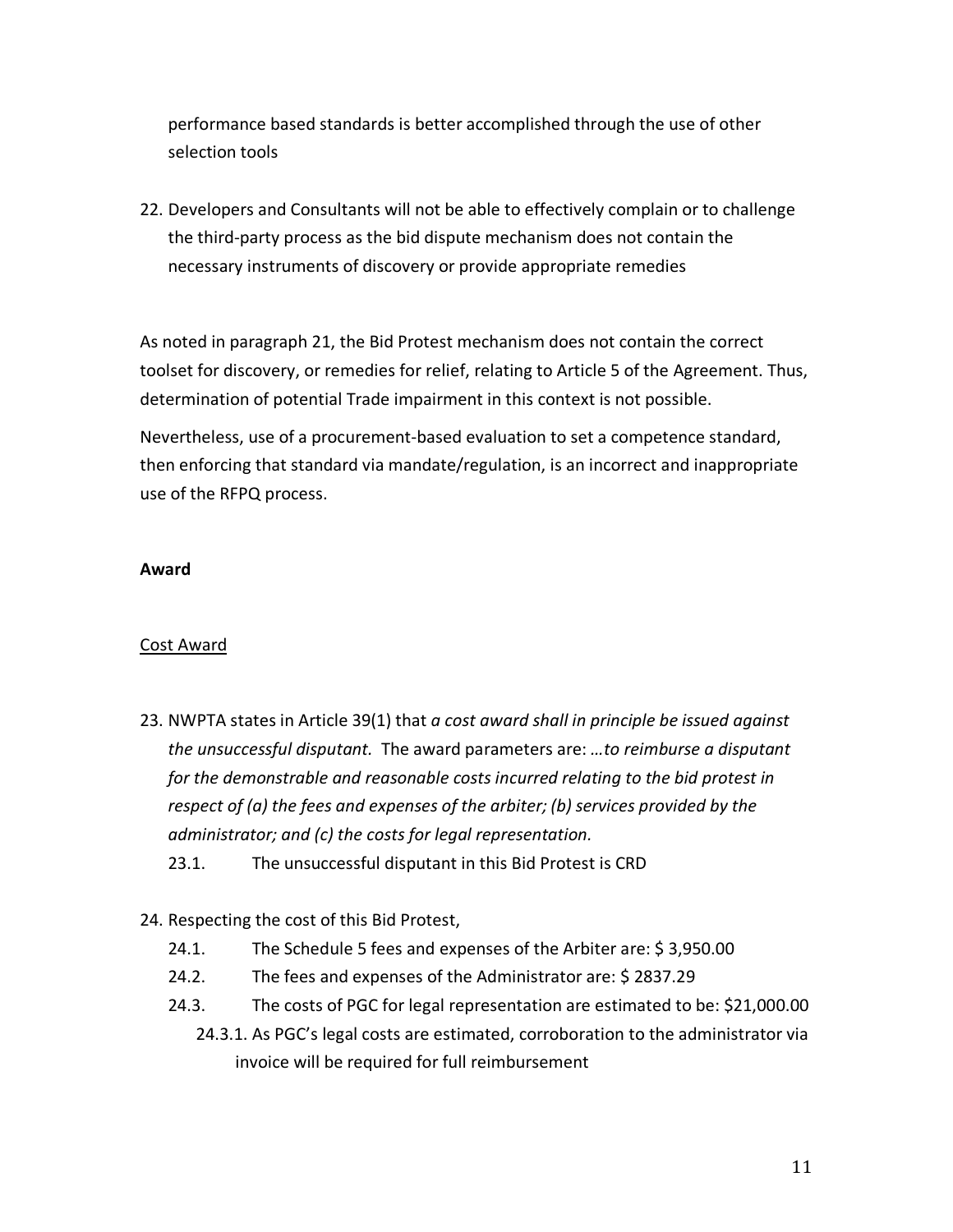#### Recoupment Award

- 25. A Bid Protest Recoupment award is issued against the government entity and its purpose is: *…to reimburse a supplier for the demonstrable and reasonable costs incurred by the supplier in preparing a response to a procurement opportunity*
- 26. The amount of award is determined by Article 39(2):
	- 26.1. The complexity of the specific procurement at issue
	- 26.2. The dollar value of the procurement at issue
	- 26.3. The complexity of the bid prepared and submitted by the supplier
	- 26.4. The complexity of the Bid Protest proceeding
	- 26.5. The efforts made by the government entity and the supplier to arrive at a mutually satisfactory resolution to the dispute under Article 36
	- 26.6. Any other factor considered relevant by the Arbiter
	- 26.7. The bid protest mechanism is designed to protect suppliers from the effects of non-compliant government entity procurements. However, it does not provide automatic cost-recovery , even when the government entity is found to be non-compliant
		- *26.7.1.* In the January 19, 2018 Statutory Declaration of Mark Brotherton, Tim Ainscough from CRD is purported to have told Mr. Brotherton: *Parkland's five proposals submitted were all evaluated to be deficient. In general, the main issue was poor methodology sections*
		- 26.7.2. Similar information was offered to PGC in Ima Udoh's November 30 email to Monica Gaudet
		- 26.7.3. Upon review of the responses submitted by PGC, I find that the methodology sections (which are weighted with 40 of the 100 potential evaluation points) are indeed lacking in detail and description. Poor evaluation scores from CRD for these responses is a reasonable expectation and outcome
		- 26.7.4. Based on the above, no Recoupment award is warranted

#### **Recommendations**

27. I recommend that CRD pursue its goal to improve the level of Environmental reporting in Development applications, but not use procurement tools to accomplish